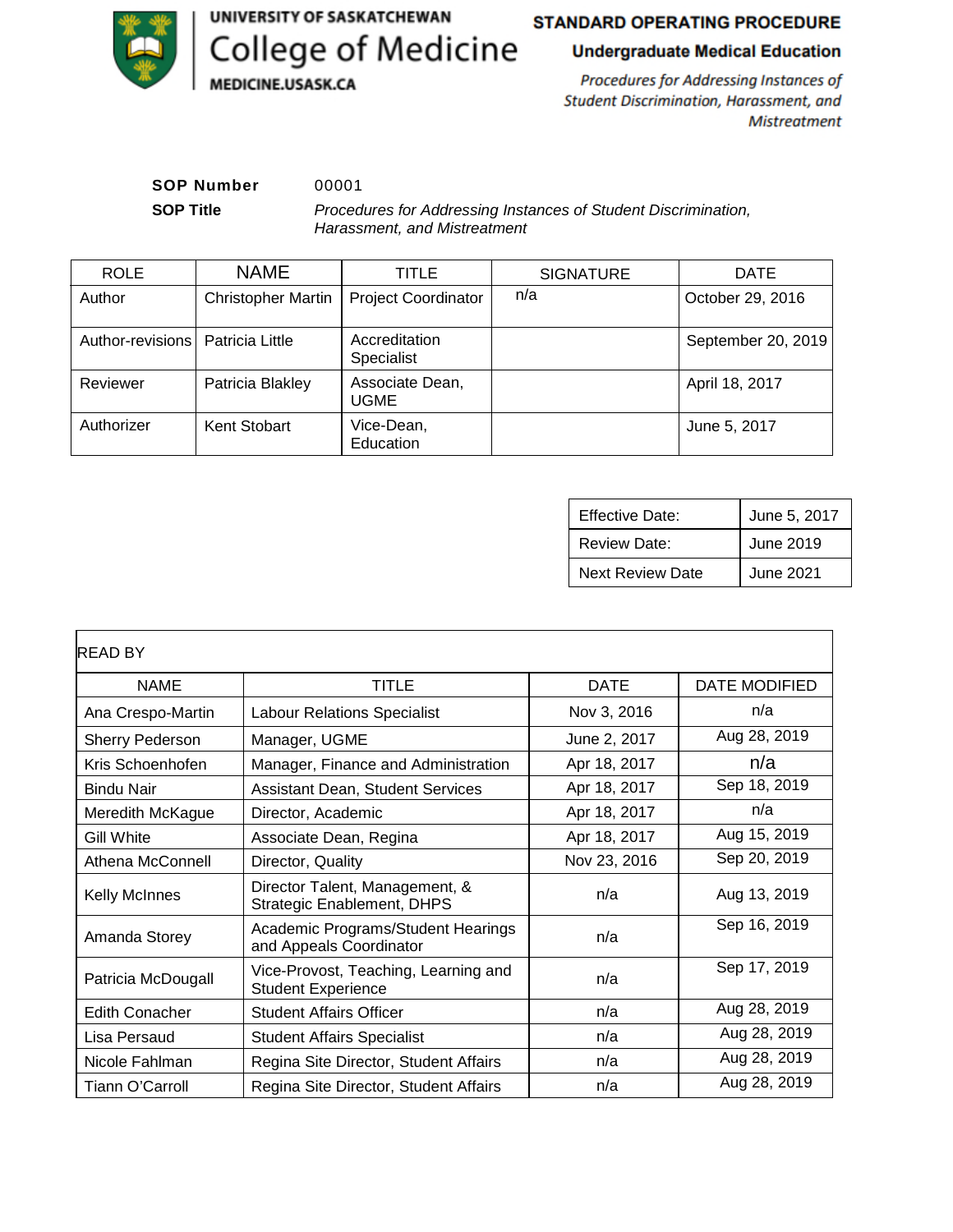

UNIVERSITY OF SASKATCHEWAN

College of Medicine

**IEDICINE.USASK.CA** 

# **STANDARD OPERATING PROCEDURE**

**Undergraduate Medical Education** 

Procedures for Addressing Instances of Student Discrimination, Harassment, and **Mistreatment** 

#### 1. PURPOSE

The purpose of the *Procedures for Addressing Instances of Student Discrimination, Harassment, and Mistreatment* is to articulate the implementation of the *[University of Saskatchewan's Discrimination and Harassment Prevention Policy](https://policies.usask.ca/policies/health-safety-and-environment/discrimination-and-harassment-prevention.php)  [\(DHPS Policy\)](https://policies.usask.ca/policies/health-safety-and-environment/discrimination-and-harassment-prevention.php)* within the College of Medicine. This provides transparent processes for medical students to report instances of discrimination, harassment, or mistreatment against them or that they observe against others.

These procedures ensure that the Undergraduate Medical Education (UGME) program meets or exceeds the following Committee on Accreditation of Canadian Medical Schools (CACMS) accreditation elements:

*3.4 Anti-Discrimination Policy: A medical school and its clinical affiliates do not discriminate on any grounds as specified by law including, but not limited to, age, creed, gender identity, national origin, race, sex, or sexual orientation. The medical school and its clinical affiliates foster an environment in which all individuals are treated*  with respect and take steps to prevent discrimination, including the provision of a safe mechanism for reporting incidents of known or apparent breaches, fair and timely investigation of allegations, and prompt resolution of *documented incidents with a view to preventing their repetition.* 

*3.6 Student Mistreatment Policy: A medical school documents and publicizes its expectations of how medical students and visiting medical students should be treated by those individuals with whom they interact as part of the medical education program. These individuals include, but are not limited to, faculty members, physicians,*  residents, and other health professionals, other students, and administrative and support staff. The medical school *develops written policies that address violations of these expectations, has effective mechanisms in place for a prompt response to any complaints, and supports educational activities aimed at preventing inappropriate behaviors. Mechanisms for reporting incidents of harassment or abuse are understood by medical students and visiting medical students and ensure that any incident can be registered and investigated without fear of retaliation.* 

#### 2. SCOPE

These procedures apply to:

- undergraduate students registered in the Doctor of Medicine (MD) program
- visiting medical students who are completing an elective

at the University of Saskatchewan--irrespective of geographically distributed site--who experience an instance of discrimination, harassment, or mistreatment.

#### 3. DEFINITIONS

These definitions have been adopted from the university's *[DHPS Policy](https://policies.usask.ca/policies/health-safety-and-environment/discrimination-and-harassment-prevention.php)*. In the event of discrepancy of definitions, the definitions presented in the *[DHPS Policy](https://policies.usask.ca/policies/health-safety-and-environment/discrimination-and-harassment-prevention.php)* shall be applicable.

**Complainant:** a person who submits a report regarding discrimination, harassment or mistreatment as outlined in these procedures.

**Respondent:** a person alleged to have acted in a discriminatory or harassing manner or who has allegedly mistreated another faculty, staff, student, or resident as outlined in these procedures.

**Discrimination:** refers to any differential treatment, inappropriate conduct, comment, display, action or gesture by a person that is based on the following prohibited grounds: religion, creed, marital status, family status, sex (including: gender expression, gender identity and two spirit identity), sexual orientation, disability, age, colour, ancestry, nationality, place of origin, race or perceived race and receipt of public assistance. (*[Source DHPS Policy\)](https://policies.usask.ca/policies/health-safety-and-environment/discrimination-and-harassment-prevention.php)*

**Harassment**: refers to any inappropriate conduct, comment, display, action or gesture by a person that: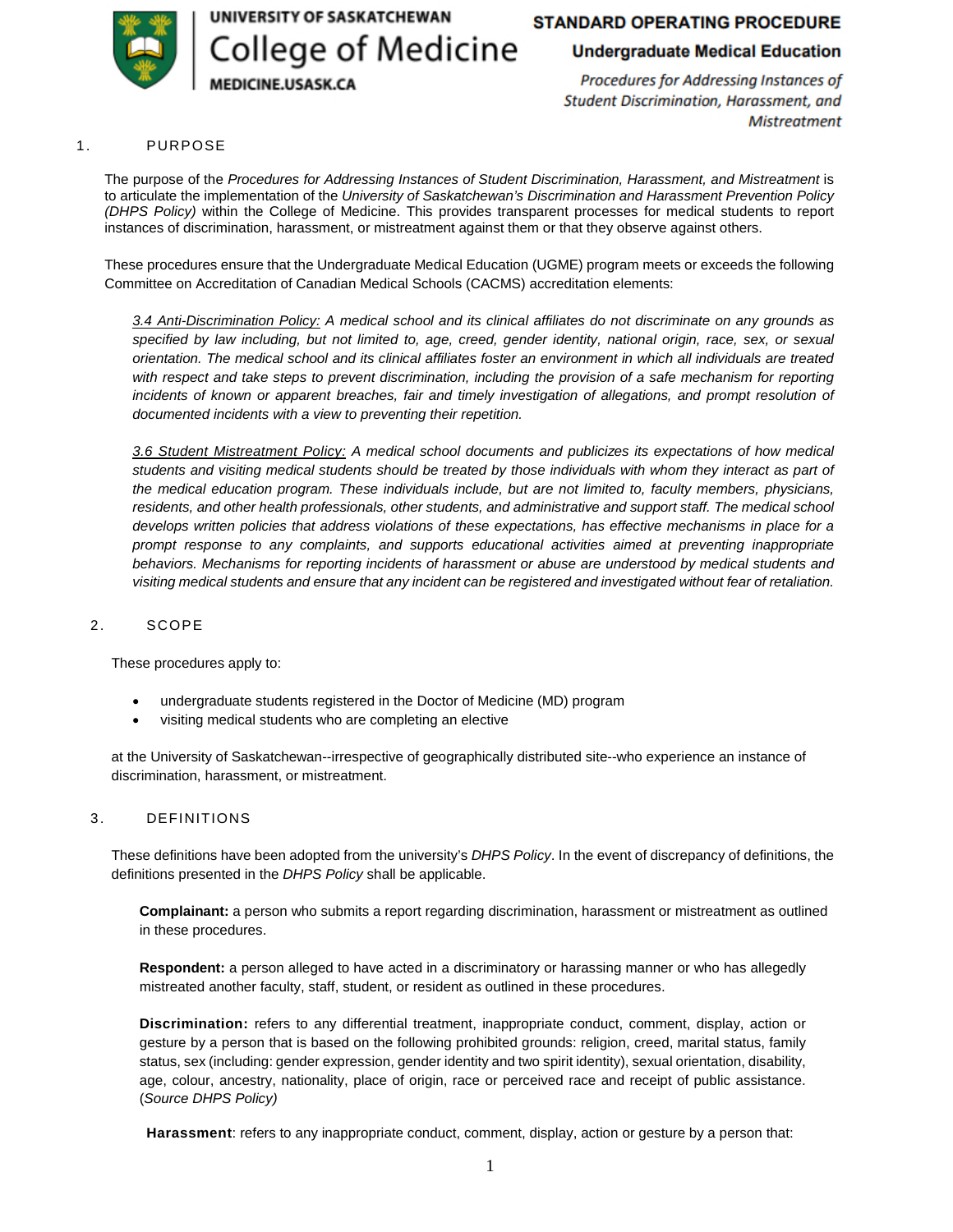# UNIVERSITY OF SASKATCHEWAN **College of Medicine**

**EDICINE.USASK.CA** 

# **STANDARD OPERATING PROCEDURE**

## **Undergraduate Medical Education**

Procedures for Addressing Instances of Student Discrimination, Harassment, and **Mistreatment** 

- a) is based on the following prohibited grounds: religion, creed, marital status, family status, sex (including: gender expression, gender identity and two spirit identity), sexual orientation, disability, physical size or weight, age, colour, ancestry, nationality, place of origin, race or perceived race;
- b) adversely affects the worker's psychological or physical well-being and that the person knows or ought to reasonably know would cause a worker to be humiliated or intimidated; and
- c) constitutes a threat to the health or safety of the student or employee. (*[Source DHPS Policy\)](https://policies.usask.ca/policies/health-safety-and-environment/discrimination-and-harassment-prevention.php)*

**Sexual Harassment**: is a form of harassment based on the prohibited ground of sex. Unwelcome conduct, comments, gestures or contact of a sexual nature constitutes sexual harassment when:

- a) submission to, or rejection of, such conduct is implicitly or explicitly made a term or condition of an individual's employment or student status;
- b) such conduct is used as a basis for making decisions relating to an individual's employment or student status or welfare as an employee or student; or
- c) the unwanted conduct, comments, gestures or contact create a hostile or intimidating environment for working or learning. (*[Source DHPS Policy\)](https://policies.usask.ca/policies/health-safety-and-environment/discrimination-and-harassment-prevention.php)*

**Personal Harassment:** is any inappropriate conduct, comment, display, action or gesture by a person that adversely affects an employee's or student's psychological or physical well-being and that the person knows or ought reasonably to know would cause an employee or student to be humiliated or intimidated.

Personal harassment usually involves a series of incidents or repeated conduct that creates a hostile or intimidating environment, but will also exist where there is a single, serious occurrence of conduct or a single, serious comment, display, action or gesture that causes a lasting harmful effect on the employee or student. (*[Source DHPS Policy\)](https://policies.usask.ca/policies/health-safety-and-environment/discrimination-and-harassment-prevention.php)*

**Mistreatment:** The university does not condone behaviour that interferes with the provision of a respectful, productive environment for working or learning, but is not pervasive or significant enough to meet the definitions of harassment and/or discrimination described above. Depending upon the situation, examples of behaviour that may fall into this category include (but are not limited to) behaviour that shows disrespect for the dignity of others and unreasonably interferes with the learning process or a respectful workplace. For example:

- spreading negative rumors
- belittling or humiliating someone
- mean spirited pranks or practical jokes
- being spoken to in a sarcastic or insulting manner
- verbal aggression (examples include but are not limited to: yelling, swearing, or subjecting someone to offensive remarks or names)
- requiring someone to perform personal services
- nonverbal aggression (examples include but are not limited to: behaviours that are demeaning, intimidating or threatening)

**Senior Administrator:** Under the *[DHPS Policy](https://policies.usask.ca/policies/health-safety-and-environment/discrimination-and-harassment-prevention.php)* this could include:

- Deans (when respondents are medical faculty or are employees in a college)
- Directors or Associate Vice Presidents in charge of an administrative unit
- Vice Presidents (when respondents are Directors or Associate Vice Presidents of an administrative unit)
- President (when respondents are Vice Presidents)
- Board of Governors (when the respondent is the President)
- Associate Dean of Postgraduate Medical Education (when respondents belong to RDocs)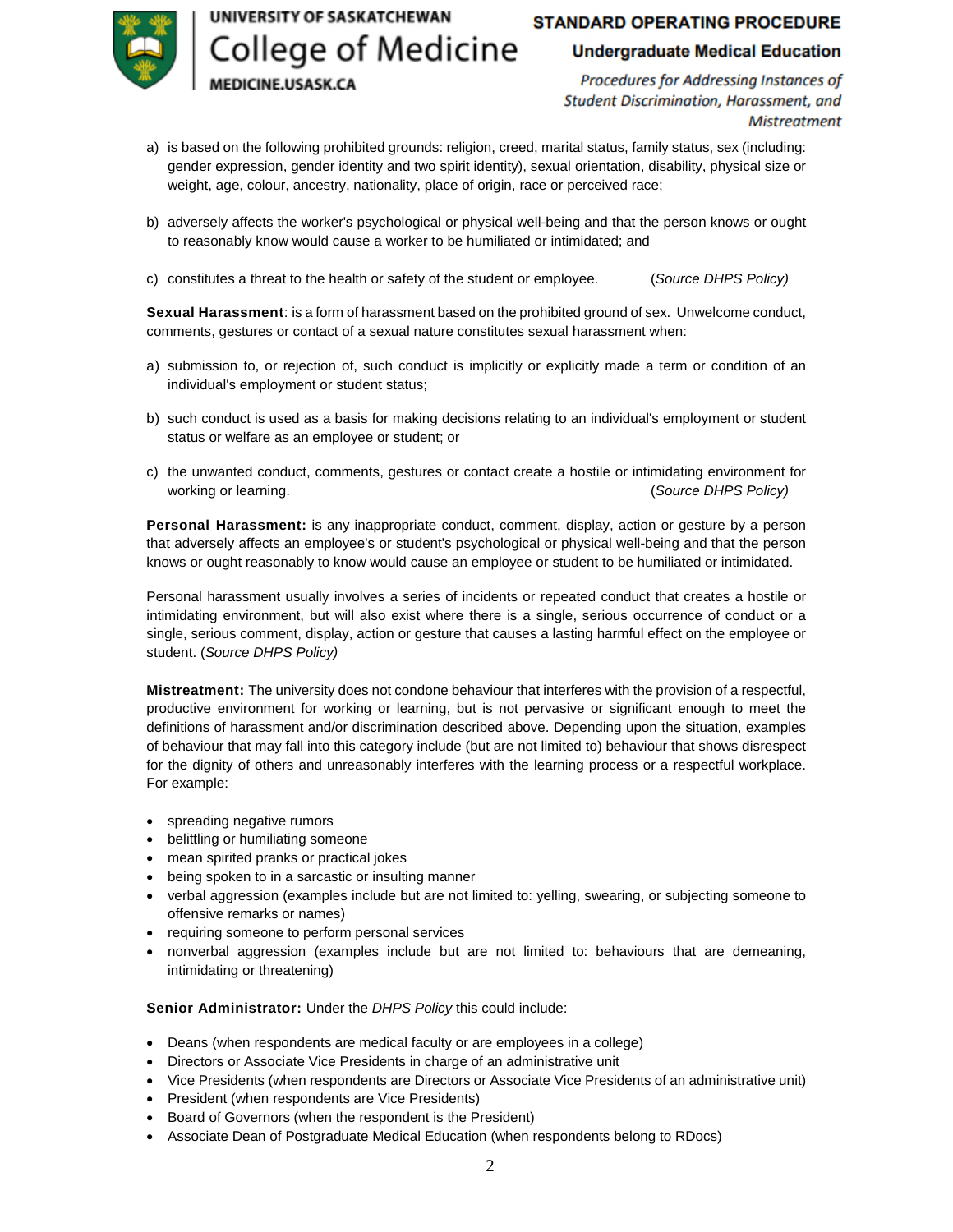UNIVERSITY OF SASKATCHEWAN College of Medicine

# **STANDARD OPERATING PROCEDURE**

# **Undergraduate Medical Education**

Procedures for Addressing Instances of Student Discrimination, Harassment, and **Mistreatment** 

Geographic Associate Deans (for SHA employees)\*

**EDICINE.USASK.CA** 

\*When an instance of discrimination, harassment, or mistreatment occurs in the Saskatchewan Health Authority (SHA), the term Senior Administrator does not apply within *[SHA policies/procedures](#page-7-0)*.

#### 4. RESPONSIBILITIES

The Associate Dean, UGME is responsible for the oversight and implementation of this procedure.

#### 5. SPECIFIC PROCEDURE

#### 5.1 Formal Framework for Instances of Discrimination, Harassment, and Mistreatment

The College of Medicine applies the university-level *[DHPS Policy](https://policies.usask.ca/policies/health-safety-and-environment/discrimination-and-harassment-prevention.php)* and the *[Standard of Student Conduct in Non-](https://secretariat.usask.ca/documents/student-conduct-appeals/StudentNon-AcademicMisconduct.pdf)[Academic Matters and Regulations and Procedures for Resolution of Complaints and Appeals](https://secretariat.usask.ca/documents/student-conduct-appeals/StudentNon-AcademicMisconduct.pdf) to* address instances of discrimination, harassment, and mistreatment.

#### 5.2 Informal Responses to Instances of Discrimination, Harassment, and Mistreatment

Medical students who experience discrimination, harassment, or mistreatment perpetrated by any member of the university community can respond to such instances using formal or informal mechanisms.

Whenever possible, medical students are encouraged to respond informally to instances of discrimination, harassment, or mistreatment before pursuing formal reporting processes. Informal response mechanisms include but are not limited to:

- contacting the Office of Student Affairs (OSA) in the College of Medicine
- raising concerns with the respondent directly
- raising concerns with another member of the university community
- contacting the Office of DHPS in the University of Saskatchewan

Medical students who are uncertain of how to respond to or report instances of discrimination, harassment, or mistreatment should seek advice from the OSA or Office of DHPS. Both offices can provide confidential advice on how to proceed.

#### 5.3 OSA Initial Response Instances of Discrimination, Harassment, and Mistreatment

The first step in reporting mistreatment is through the online *[OSA Mistreatment Preliminary Complaint Form](https://cm.maxient.com/reportingform.php?UnivofSaskatchewan&layout_id=3)* found on the [CoM website.](https://medicine.usask.ca/policies/mistreatment-discrimination-harassment.php) Students may also report mistreatment to any member of the OSA by phone, email, or in person. Students may also choose to report to other staff or faculty who can provide support to them through the reporting process. Incoming complaints are triaged by OSA support staff using the *[Mistreatment Response Priority Decision](#page-8-0)  [Tree](#page-8-0)* and sent to the appropriate OSA staff who will respond to the student within 48 business hours. See *[OSA](#page-9-0)  [Mistreatment Reporting Process](#page-9-0)* flow chart for an overarching breakdown of responses from the OSA. As indicated in the *[Decision Tree](#page-8-0)*, certain factors will trigger a quicker response from the OSA. Since these response times apply to business hours only, students are provided with emergency numbers for after-hours reports that require immediate assistance.

The *[OSA Mistreatment Preliminary Complaint Form](https://cm.maxient.com/reportingform.php?UnivofSaskatchewan&layout_id=3)* can be anonymous or non-anonymous. Complainants are cautioned on the form that if they wish to remain entirely anonymous the OSA is not able to follow up with them about the results of their complaint.

The complaint form is also an option for individuals who witness or are made aware of student mistreatment.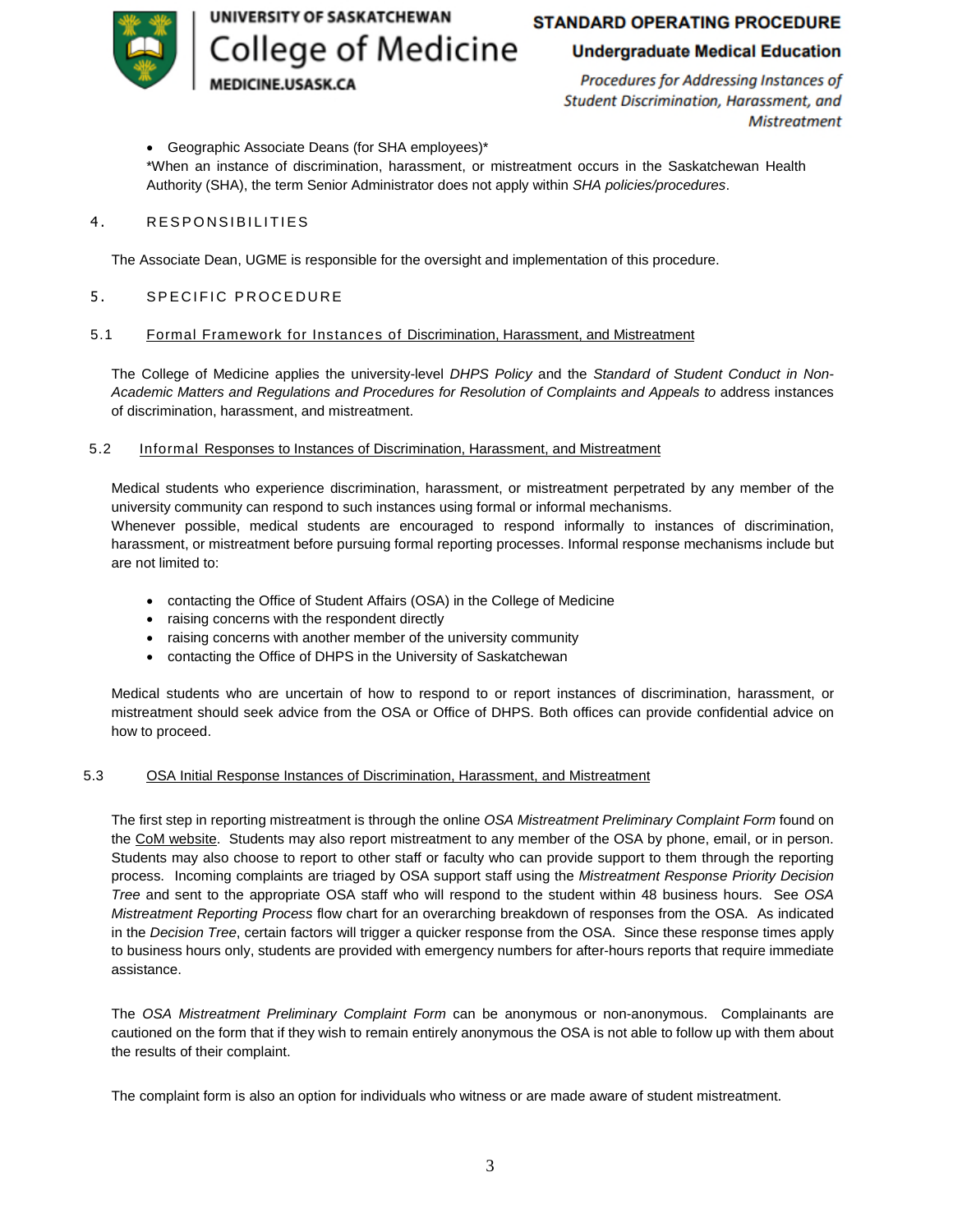

UNIVERSITY OF SASKATCHEWAN **College of Medicine EDICINE.USASK.CA** 

# **STANDARD OPERATING PROCEDURE**

### **Undergraduate Medical Education**

Procedures for Addressing Instances of Student Discrimination, Harassment, and **Mistreatment** 

#### 5.4 Informal Reporting Instances of Discrimination, Harassment, and Mistreatment

If complainants wish to proceed with an informal report, they will work with OSA staff to ensure all the details of the incident are captured accurately. OSA allow complainants the choice to move forward anonymously or nonanonymously, which will inform how involved they are in the process moving forward. Information shared with the OSA is confidential and will not be shared with anyone outside of the OSA team without student consent. Exceptions may exist in situations of safety of the student, patients or other members of the University community.

Should a student wish to submit an anonymous informal report, they would not be involved in the process moving for ward but may still be updated about the outcomes if they desire. The respondent's relevant senior administrator (see *Relevant [senior administrator](#page-10-0) flow chart)* would receive the anonymous informal report and would discuss the report with the respondent. Only the OSA staff involved in working with the student will know the identity of the student and t hat will remain confidential.

Should a student wish to submit a non-anonymous informal report, the student has the option of being involved in a mediation meeting with the respondent, the relevant senior administrator, and any necessary support staff/faculty (O SA Staff, Associate Dean, UGME, Assistant Dean, Student Services).

Please see the *[Student Mistreatment Flowchart](#page-11-0)* for a visual representation of this process.

If students wish to report anonymously separate from the OSA and College of Medicine UGME Program, the University of Saskatchewan provides employees and students the opportunity to report any wrongdoing through Confidenceline. This is a 24-hour third party safe disclosure-reporting tool that can be utilized online or via the telephone. Any reports received by Confidenceline regarding discrimination, harassment or mistreatment are forwarded to the Office of DHPS for formal reporting procedures. Please note that in order for a formal investigation to proceed, the complainant will need to sacrifice anonymity at that point. Therefore Confidenceline is a good resource for those who want to report mistreatment anonymously only if they do not wish to proceed to a formal report.

#### 5.5 Formal Reporting Instances of Discrimination, Harassment, and Mistreatment

Medical students who wish to formally report an instance of discrimination, harassment, or mistreatment must complete the *[Written Complaint form](https://wellness.usask.ca/documents/dhps-complaint-form.pdf)* and submit it to the Office of DHPS. The OSA provides advice and guidance on processes but complainants complete and submit the form to the Office of DHPS themselves.

Formal complaints must be made to DHPS within one year of the alleged incident occurring, barring exceptional circumstances. Upon receipt of a *[Written Complaint Form](https://wellness.usask.ca/documents/dhps-complaint-form.pdf)*, the procedures described in the applicable university procedures (see below) will be facilitated by the Office of DHPS.

Where the respondent is an undergraduate or graduate student registered at the University of Saskatchewan, the *[Written Complaint Form](https://wellness.usask.ca/documents/dhps-complaint-form.pdf)* will be directed to the Office of the University Secretary and the incident will be responded to in accordance with the university-level *[Standard of Student Conduct in Non-Academic Matters and Regulations and](https://secretariat.usask.ca/documents/student-conduct-appeals/StudentNon-AcademicMisconduct.pdf)  [Procedures for Resolution of Complaints and Appeals](https://secretariat.usask.ca/documents/student-conduct-appeals/StudentNon-AcademicMisconduct.pdf)*.

Where the respondent is faculty, a staff member of the university, or a resident, the *[Written Complaint Form](https://wellness.usask.ca/documents/dhps-complaint-form.pdf)* shall be responded to by the Office of DHPS in accordance with the *[DHPS Policy](https://policies.usask.ca/policies/health-safety-and-environment/discrimination-and-harassment-prevention.php)* and *DHPS Policy Procedures*.

Where the respondent is SHA staff who are not faculty, the incident shall be responded to in accordance with the [SHA policies and procedures](#page-7-0) related to discrimination, harassment, and mistreatment (see *[external references](#page-7-0)  below*). This may limit the involvement of the university in responding to the incident but will involve the Geographic Associate Dean, the area lead, or the Department Head.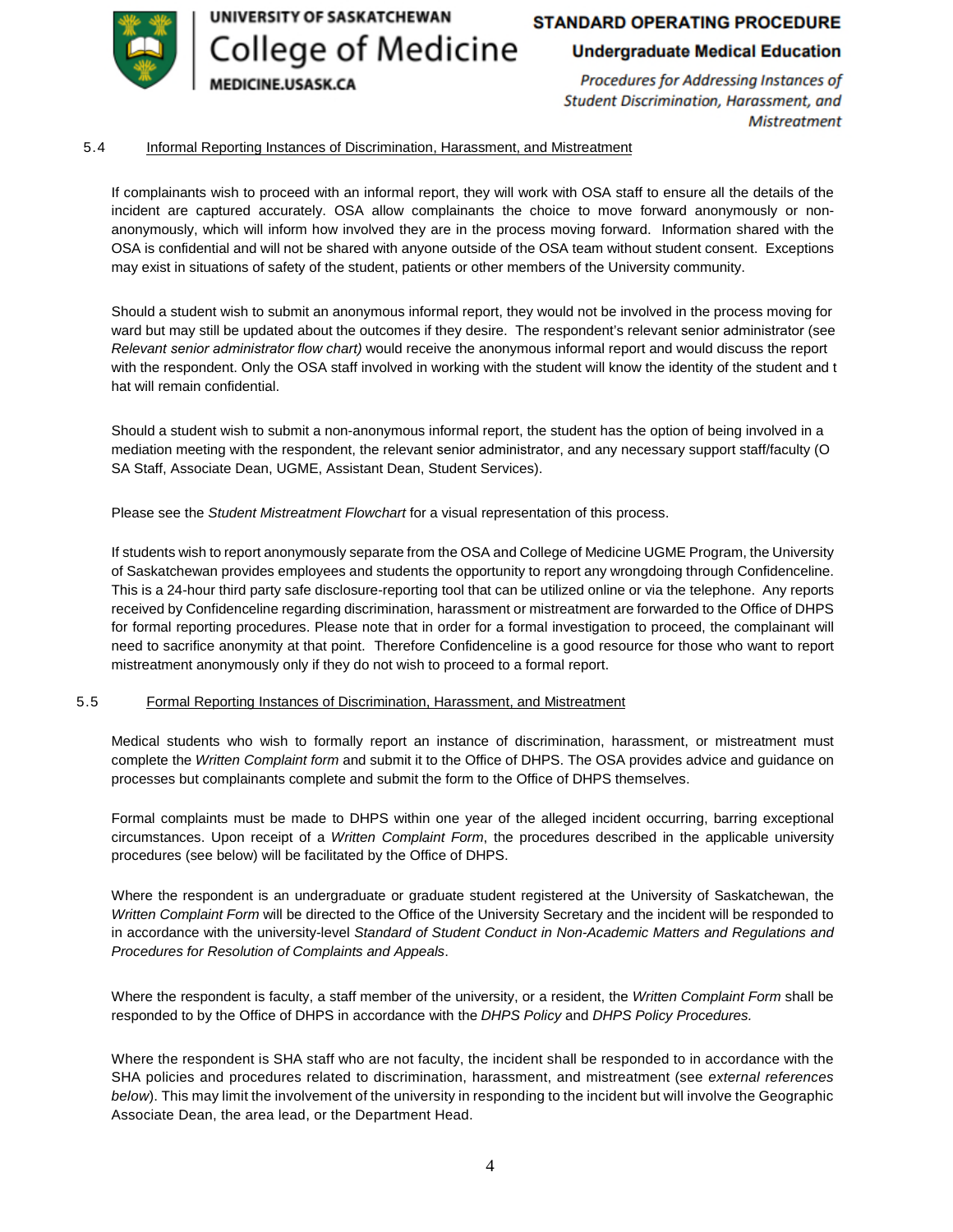

UNIVERSITY OF SASKATCHEWAN College of Medicine **IEDICINE.USASK.CA** 

# **STANDARD OPERATING PROCEDURE**

### **Undergraduate Medical Education**

Procedures for Addressing Instances of Student Discrimination, Harassment, and **Mistreatment** 

For a visual representation of this, please see *Relevant [Senior Administrator](#page-10-0) Chart.*

#### 5.6 Investigating and Resolving Instances of Discrimination, Harassment, and Mistreatment Framework

Where a complaint is lodged against an undergraduate or graduate student registered at the University of Saskatchewan, the Office of the University Secretary shall facilitate the investigation and resolution of instances of discrimination, harassment, and mistreatment, per the university-level *[Standard of Student Conduct in Non-Academic](https://secretariat.usask.ca/documents/student-conduct-appeals/StudentNon-AcademicMisconduct.pdf)  [Matters and Regulations and Procedures for Resolution of Complaints and Appeals](https://secretariat.usask.ca/documents/student-conduct-appeals/StudentNon-AcademicMisconduct.pdf)*.

Where a complaint is lodged against faculty, a staff member of the university, or a resident, the Office of DHPS shall request that a designated Senior Administrator in the College of Medicine address the complaint with the respondent. The designated Senior Administrator may facilitate the investigation and resolution of instances of discrimination, harassment, and mistreatment, per the *[DHPS Policy](https://policies.usask.ca/policies/health-safety-and-environment/discrimination-and-harassment-prevention.php)*.

Where a complaint is lodged against SHA staff who are not faculty, an investigation and resolution of instances of discrimination, harassment, and mistreatment shall be facilitated by the SHA in conjunction with the Geographic Associate Dean and/or the area lead or Department Head, per *the [policies and procedures](#page-7-0)* established by the SHA.

#### 5.7 Communicating the Procedures

The College of Medicine will communicate the *Procedures for Student Discrimination, Harassment, and Mistreatment* to faculty, staff, and students by ensuring that up-to-date versions of these procedures are publicly available on the college website.

Furthermore, the UGME Office shall communicate this procedure by discussing it with the students during orientation at the start of each academic year. Additionally, students are provided with a card to attach to their SHA ID, which provides information on student mistreatment and the contact information for OSA at the campuses/sites. Visiting students are informed about the procedures via the College of Medicine Website on the AFMC Student Portal.

#### 5 . 8 Protection from Retaliation

Every effort will be made to protect the alleged victims of discrimination, harassment, or mistreatment from redress. Reported instances of retaliation will not be tolerated and will be regarded as another form of mistreatment. Accusations that retaliation has occurred will be handled in the same manner as accusations concerning other forms of mistreatment. (*[DHPS Policy Procedures](https://wellness.usask.ca/documents/dhps-procedures.pdf) & [Standard of Student Conduct in Non-](https://secretariat.usask.ca/documents/student-conduct-appeals/StudentNon-AcademicMisconduct.pdf)[Academic Matters and Regulations and Procedures for Resolution of Complaints and Appeals](https://secretariat.usask.ca/documents/student-conduct-appeals/StudentNon-AcademicMisconduct.pdf)*)

#### 6. Monitoring Reports of Student Discrimination, Harassment, and Mistreatment

In order to improve the completeness of data collection regarding complaints of student mistreatment and to provide a response regarding outcomes of student complaints, a *[Monitoring and Reporting Protocol](#page-12-0)* has been developed. The purpose of the protocol is to facilitate the collection of mistreatment data from partners outside of the College of Medicine and University of Saskatchewan and to enable the College of Medicine to respond to student mistreatment reported outside of the OSA and DHPS. University of Saskatchewan partners include the Office of DHPS, Student Wellness Centre, Office of Student Affairs and Outreach and Access and Equity Services. External partners include the Physician Support Programs (Saskatchewan Medical Association) and the College of Physicians and Surgeons of Saskatchewan. University of Saskatchewan partners and the OSA utilize a confidential and secure database, which provides a comprehensive record of student encounters. It is from this database that internal quarterly mistreatment data is gathered by the OSA staff. External partners submit reports to the OSA when incidents arise. Once received, all data is de-identified.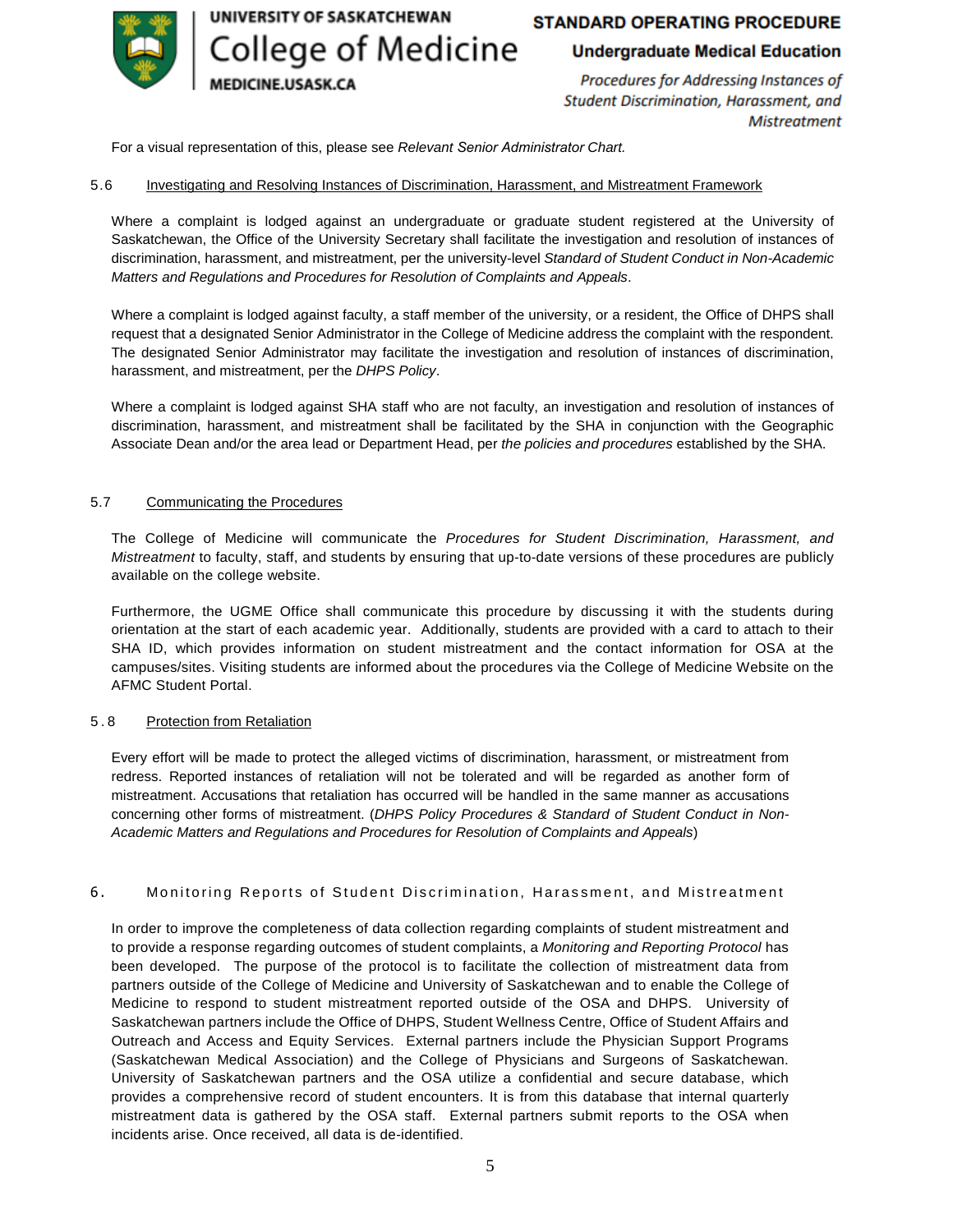

UNIVERSITY OF SASKATCHEWAN

**College of Medicine** 

MEDICINE.USASK.CA

# **STANDARD OPERATING PROCEDURE**

### **Undergraduate Medical Education**

Procedures for Addressing Instances of Student Discrimination, Harassment, and **Mistreatment** 

Other key sources of data for the quarterly and annual reporting are student surveys. These include the Association of Faculties of Medicine of Canada Graduation Questionnaire (Year 4), course evaluations, curriculum feedback tool, and year-end surveys (all years). This data is incorporated by OSA staff into our reporting/monitoring as it is available.

Should a complaint that concerns student safety be received by any internal or external partners, they would immediately ensure student safety as a first priority. They may involve the Students of Concern Advisory Team (SOCAT), which is a campus wide team that are a resource for consultation and support in situations such as these. Once safety is established, the report will be discussed immediately with the Assistant Dean, Student Services, Associate Dean UGME, Vice Dean Education and the Dean of Medicine in order to determine an immediate appropriate course of action.

On a quarterly basis, OSA staff work collaboratively to compile a report with de-identified student mistreatment data that is then provided to the Assistant Dean, Student Services and Associate Dean, UGME who meet to discuss trends in the data. This data includes the complainant's level of training, type of mistreatment, the role/position of respondent, and the office receiving the complaint. The Assistant Dean shares the quarterly reports with the Dean of Medicine, the Vice Dean Education, the Year Chairs, OSA staff, and the President of the SMSS. On an annual basis, a report is provided to the University of Saskatchewan and external partners. Additionally, this annual report is shared with Department Heads, Directors, Assistant and Associate Deans, and the students.

The goal of the monitoring and reporting of student mistreatment is to provide information on trends in mistreatment as well as transparency in regards to the outcomes of complaints. Confidentiality within the OSA of the complainant and the respondent OSA is key to ensuring that the student initiating the complaint and the respondent are provided with due process. In the long term, this data will be used to identify frequent offenders and inform/refine educational activities aimed at preventing inappropriate behaviours, as per the CA CMS requirement.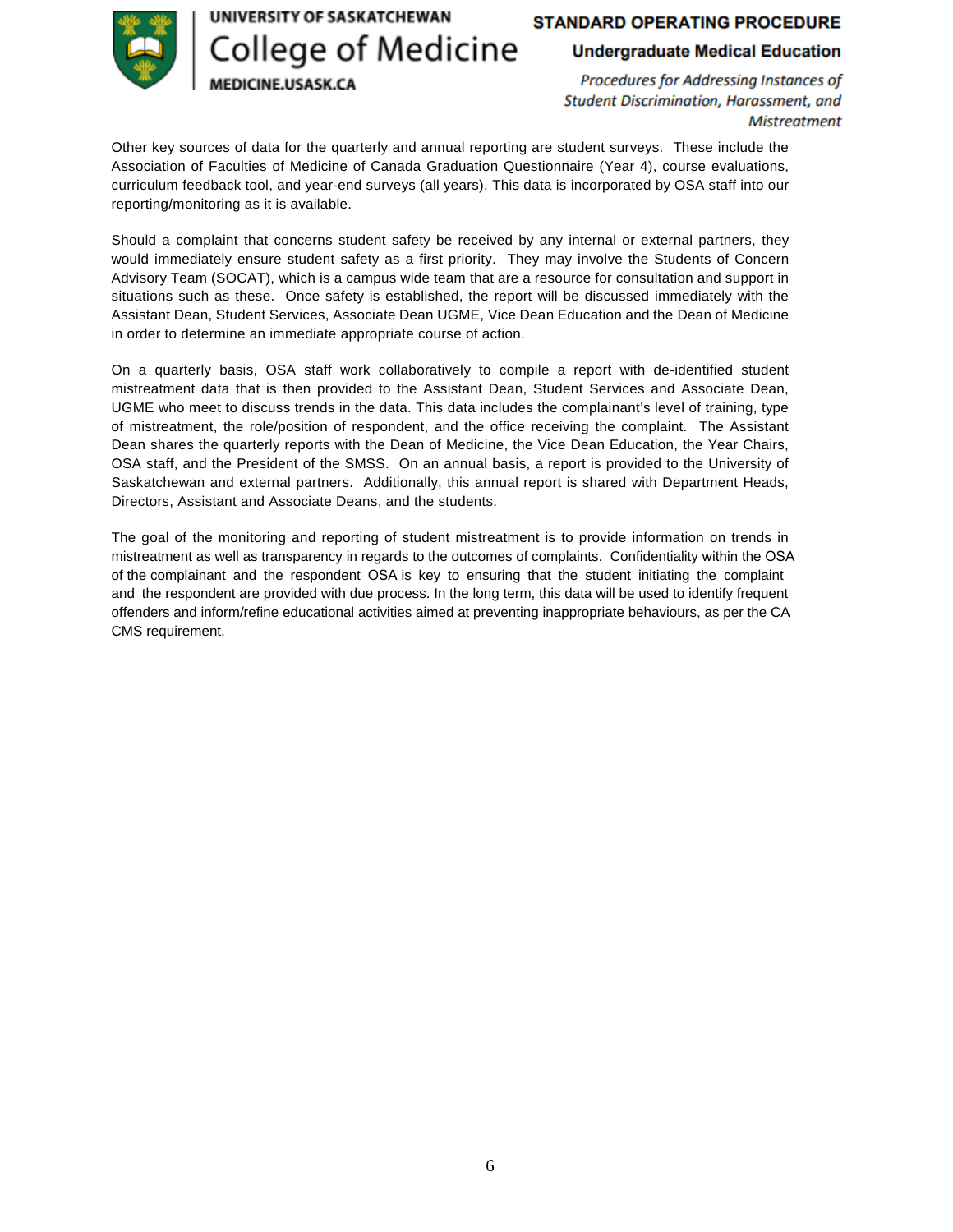<span id="page-7-0"></span>

# **STANDARD OPERATING PROCEDURE**

## **Undergraduate Medical Education**

Procedures for Addressing Instances of Student Discrimination, Harassment, and **Mistreatment** 

#### 7. FORMS/TEMPLATES TO BE USED

[OSA Preliminary Complaint Form](https://cm.maxient.com/reportingform.php?UnivofSaskatchewan&layout_id=3) 

[Written Complaint Form](https://wellness.usask.ca/documents/dhps-complaint-form.pdf) 

[Quarterly/Annual Mistreatment Report Template](#page-14-0) 

#### 8. INTERNAL AND EXTERNAL REFERENCES

8.1 Internal References

Discrimination and Harassment Prevention Policy (DHPS Policy)

[Standard of Student Conduct in Non-Academic Matters and Regulations and Procedures for Resolution of Complaints and](https://secretariat.usask.ca/documents/student-conduct-appeals/StudentNon-AcademicMisconduct.pdf) Appeals

[Mistreatment Response Priority Decision Tree](#page-8-0) 

[OSA Mistreatment Reporting Process flow chart](#page-9-0) 

Relevant [Senior Administrator](#page-10-0) flow chart

[Student Mistreatment Flowchart](#page-11-0) 

DHPS Policy [Procedures](https://wellness.usask.ca/documents/dhps-procedures.pdf)

Monitoring Rate of Student [Mistreatment:](#page-12-0) College of Medicine - Partner Strategy Terms of Reference

#### 8.2 External References

For all applicable SHA Policies and Procedures, please see the Supplemental Appendix.

#### 9. CHANGE HISTORY

| SOP no. | Effective<br>Date | Significant Changes                                          | Previous<br>SOP no. |
|---------|-------------------|--------------------------------------------------------------|---------------------|
| 0001    | Sept 26 2019      | Addition of subsection 5.3 and 5.4, section 6,<br>references | .n/a                |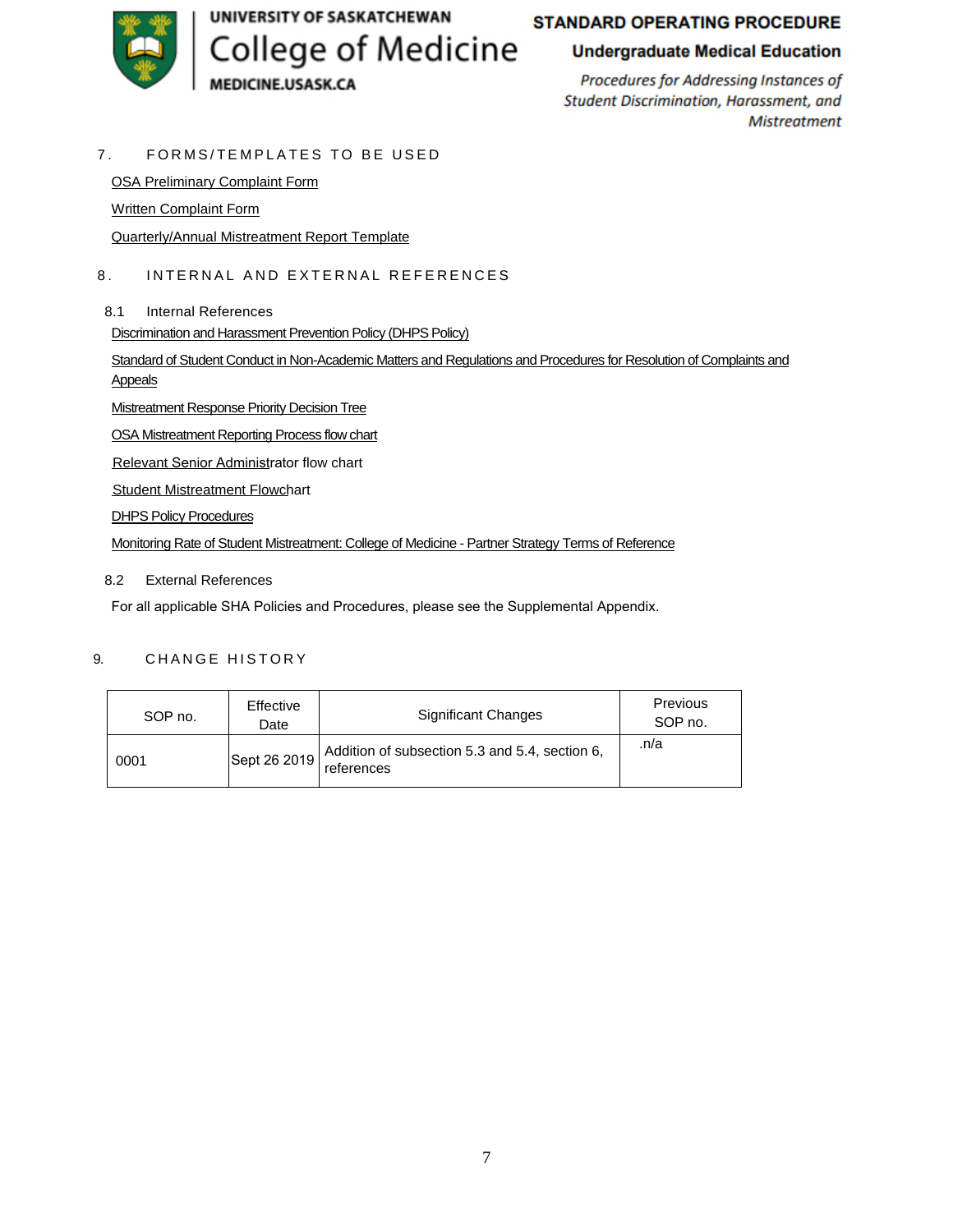# **Mistreatment Response Priority Decision Tree**

<span id="page-8-0"></span>

\* within working hours (Monday-Friday 8:00-4:30)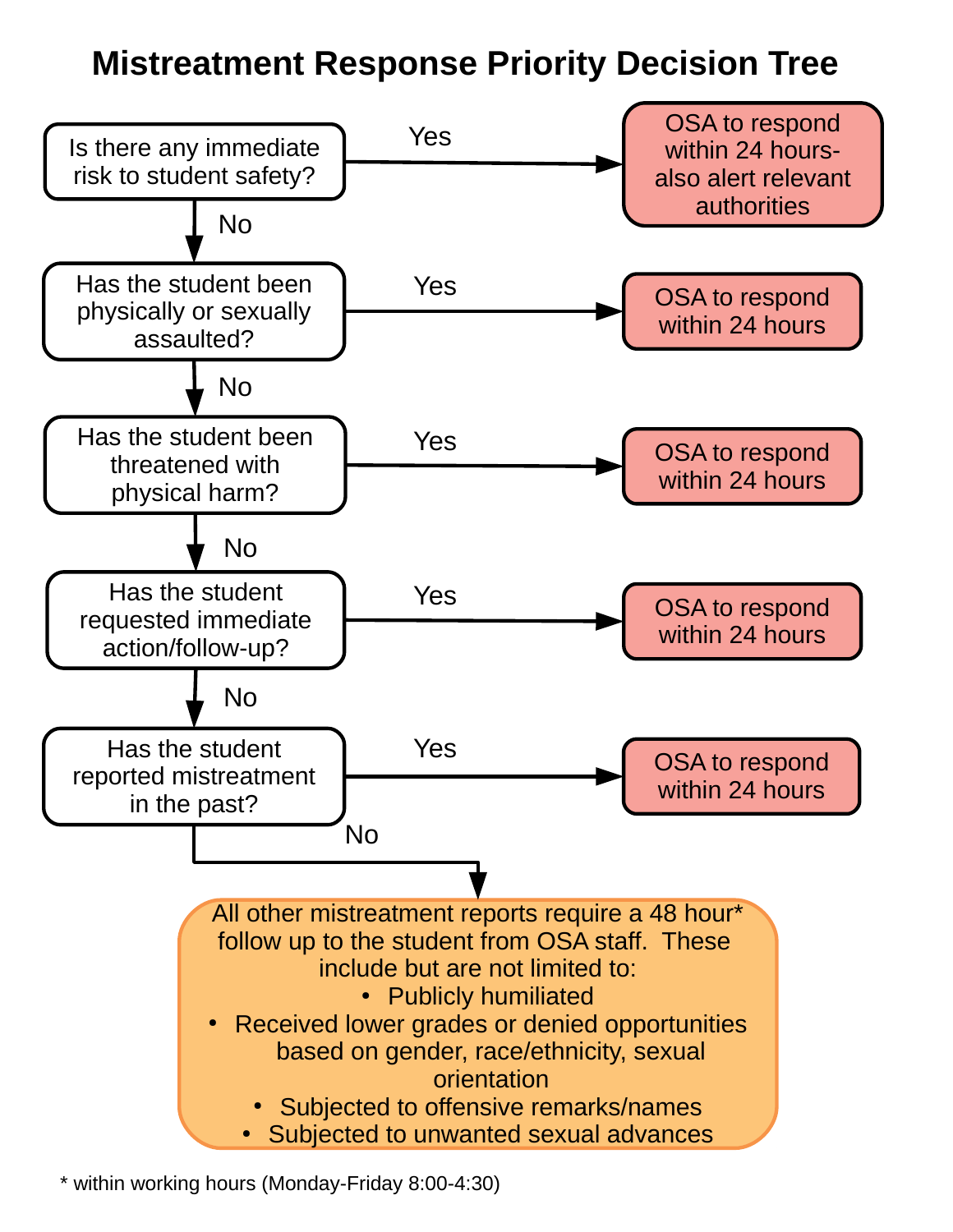# **Office of Student AffairsMistreatment Reporting Process**

<span id="page-9-0"></span>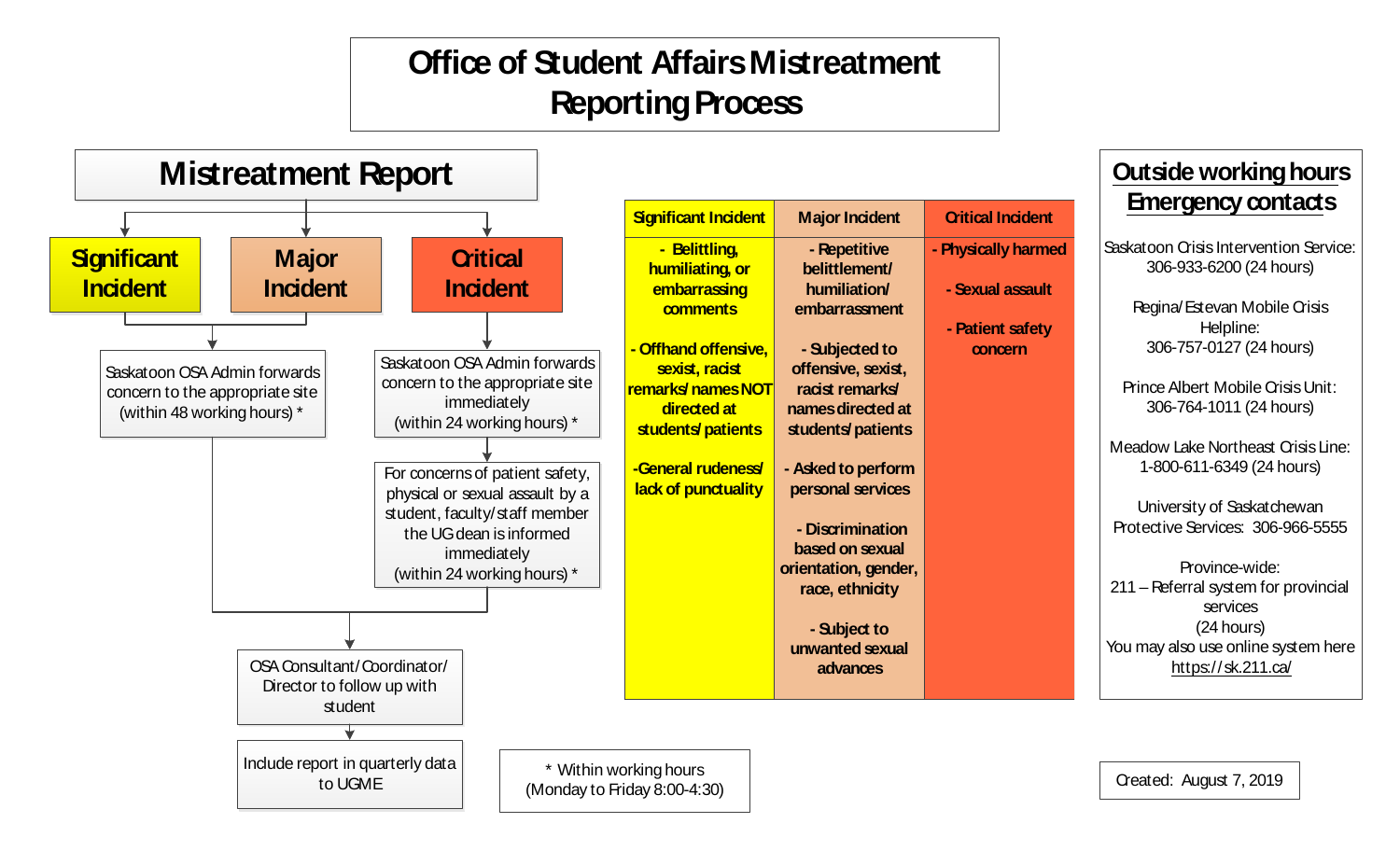# **Determining relevant senior administrator for mistreatment reports**

<span id="page-10-0"></span>

 $1$  individual cited in the complaint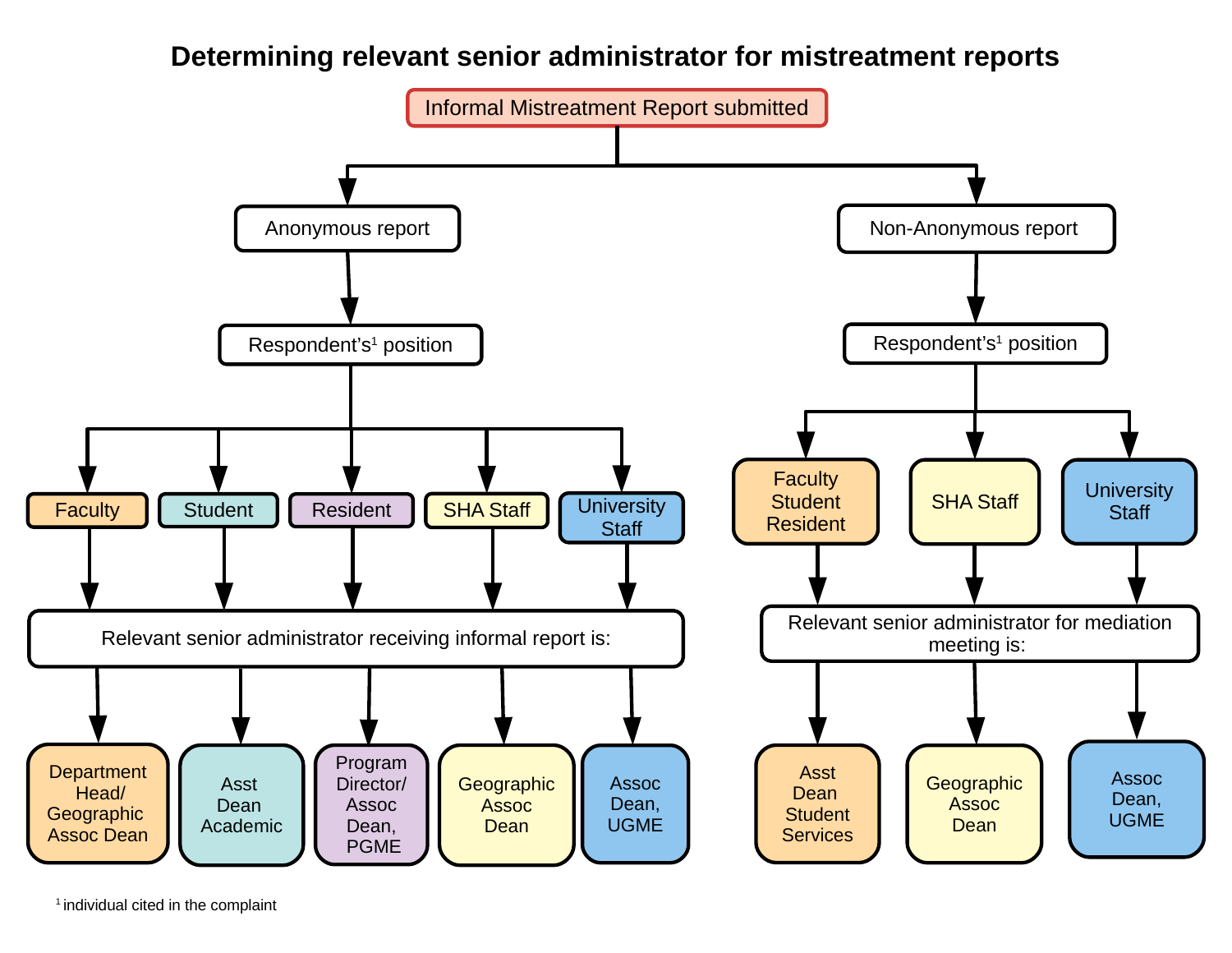# **Student Mistreatment Flowchart**

<span id="page-11-0"></span>



 $1$  individual making the report

<sup>2</sup> alleged offending party in the report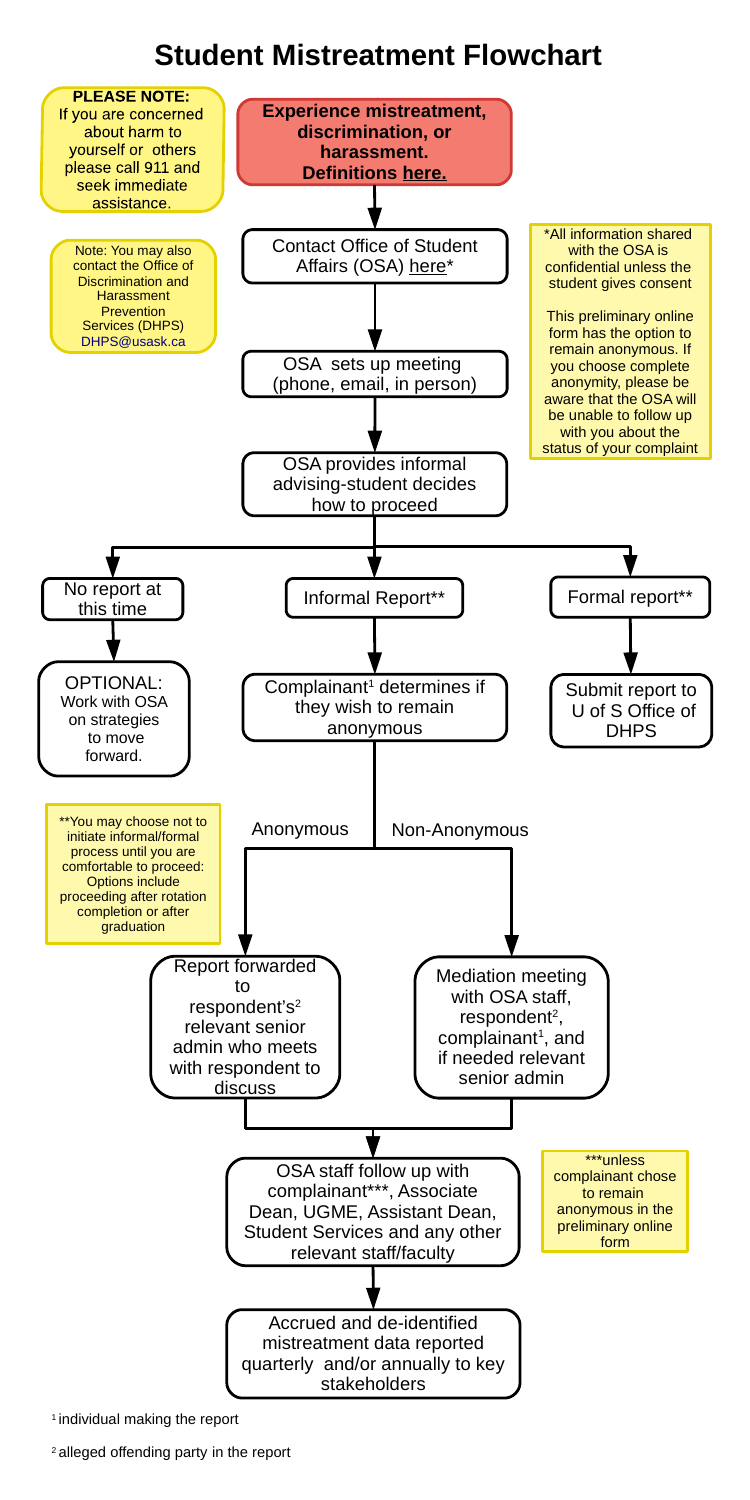# <span id="page-12-0"></span>**Monitoring Rate of Student Mistreatment: College of Medicine - Partner Strategy Terms of Reference.**

# **Purpose**

- To facilitate the collection of mistreatment data from organizations/agencies/depts. (hereafter referred to as partners) external to the College of Medicine and therefore operate outside of the College of Medicine Mistreatment policy/procedure framework.
- To enable the College of Medicine (CoM) to respond to student mistreatment otherwise not reported through the CoM structure.

# **Operating Principles**

- The partners will operate under a student-centered framework where students are actively involved in all decisions and actions as a result of a mistreatment report.
- A student centered framework emphasizes a supportive environment based upon principles of shared honesty and respect:
	- o Student will be given the necessary information and are allowed to make a decision they are most comfortable with.
	- $\circ$  Communication/report to the CoM or others will be made with the consent (verbal/written) of learners.

NB: In circumstances where consent is not given, partners agree to track all incidence (#) of mistreatment and report to the CoM.

# **Membership**

The partners aforementioned include the under listed organizational representatives or designates:

- Manager, Office of Discrimination and Harassment Prevention Services (U of S)
- Manager, Student Affairs & Outreach (U of S)
- Manager, Student Wellness Center (U of S)
- Manager/Associate Registrar (Accommodation), Access & Equity Services (AES) (U of S)
- Director, Physician Support Programs (Saskatchewan Medical Association)
- Registrar (or designate), College of Physicians and Surgeons of Saskatchewan
- Others (As needed)

# **Term**

The involvement of representatives is based on their organizational roles and will continue as long as they remain in those roles. Organizational representative will have the primary responsibility for finding a designate from their organization before the end of their tenure (e.g., resignation, retirement or job change) where possible. This includes ensuring that replacements are provided with up-to-date information to take on the role.

# **Responsibilities**

- The Office of Student Affairs, CoM representatives will facilitate meetings when possible
- The Office of Student Affairs, CoM representatives will communicate changes/updates to the mistreatment policy and procedure
- Office of Student Affairs, CoM representatives will act as the contact/resource person to the partners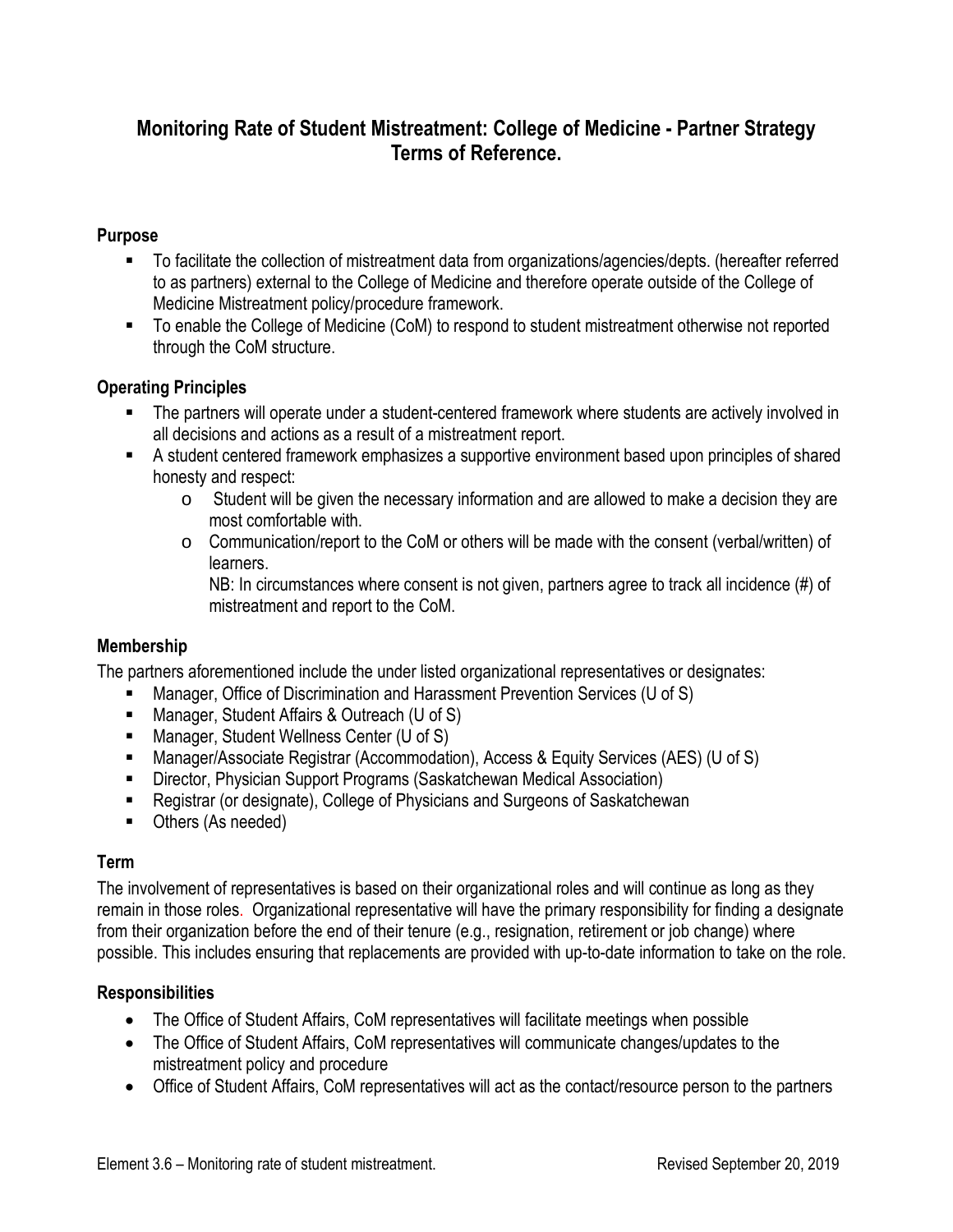Office of Student Affairs, CoM representatives will revise or update the terms of reference when necessary

The partners will:

- Share CoM mistreatment procedure with learners
- Track all mistreatment reports from CoM students
- Report above incidences of mistreatment to the CoM
- Report (with the consent of students) details of mistreatment and recommendations to the Office of Student Affairs, CoM representatives for follow-up

# **Reporting Structure**

The Office of Student Affairs, CoM representatives will report cumulative mistreatment data to the Associate Dean, UGME and Assistant Dean, Student Services on a quarterly basis.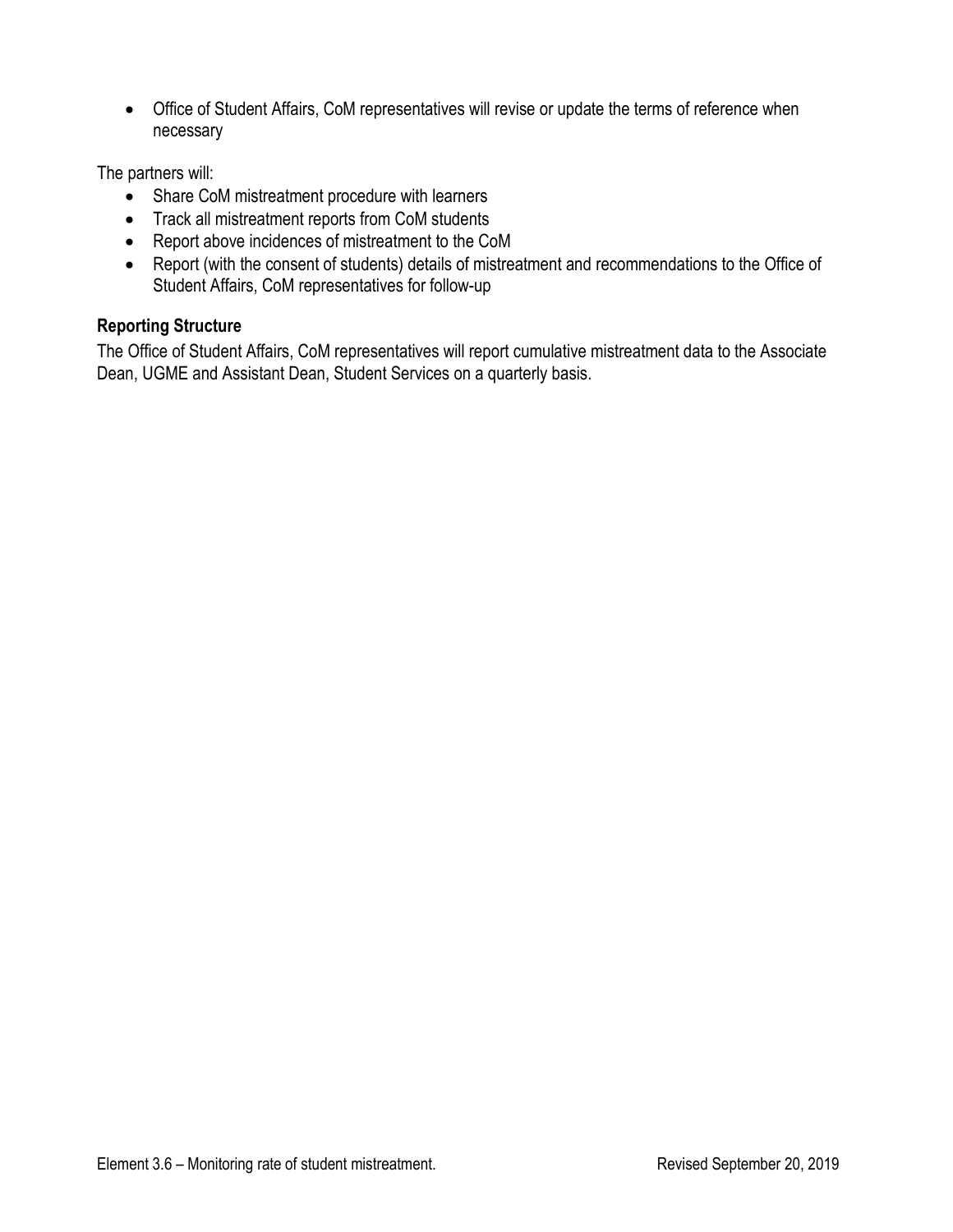<span id="page-14-0"></span>

# **MISTREATMENT REPORT**

| <b>REPORTER (Name)</b>        |
|-------------------------------|
| <b>REPORTER (Org. /Dept.)</b> |
| <b>DATE</b>                   |

| <b>MISTREATMENT REPORTS</b>                    | Q1<br>Aug-Oct | Q <sub>2</sub><br>Nov-Jan | Q <sub>3</sub><br>Feb-Apr | Q <sub>4</sub><br>May-Jul | <b>Total</b> |
|------------------------------------------------|---------------|---------------------------|---------------------------|---------------------------|--------------|
| <b>Student Level of Training</b>               |               |                           |                           |                           |              |
| Pre-clerkship                                  |               |                           |                           |                           |              |
| Clerkship                                      |               |                           |                           |                           |              |
| <b>Sources of Mistreatment by Site</b>         |               |                           |                           |                           |              |
| Saskatoon                                      |               |                           |                           |                           |              |
| Regina                                         |               |                           |                           |                           |              |
| Distributed Site(Please specify)               |               |                           |                           |                           |              |
| □Prince Albert<br>$\square$ SLIC               |               |                           |                           |                           |              |
| <b>Sources of Mistreatment by Dept.</b>        |               |                           |                           |                           |              |
| Anesthesia                                     |               |                           |                           |                           |              |
| <b>Emergency Medicine</b>                      |               |                           |                           |                           |              |
| <b>Family Medicine</b>                         |               |                           |                           |                           |              |
| <b>Internal Medicine</b>                       |               |                           |                           |                           |              |
| <b>Obstetrics and Gynecology</b>               |               |                           |                           |                           |              |
| Pediatrics                                     |               |                           |                           |                           |              |
| Psychiatry                                     |               |                           |                           |                           |              |
| Surgery                                        |               |                           |                           |                           |              |
| <b>UGME Office</b>                             |               |                           |                           |                           |              |
| U of S Administrative Staff                    |               |                           |                           |                           |              |
| Staff - Saskatchewan Health Authority          |               |                           |                           |                           |              |
| Staff/Faculty Out of Province Health Authority |               |                           |                           |                           |              |
| (Please specify)                               |               |                           |                           |                           |              |
| Partner Staff (Please specify) eg.             |               |                           |                           |                           |              |
| □SWITCH/SEARCH                                 |               |                           |                           |                           |              |
| $\Box$ Other                                   |               |                           |                           |                           |              |
| <b>Sources of Mistreatment - Personnel</b>     |               |                           |                           |                           |              |
| Instructor/Faculty (Non-Clinical Faculty)      |               |                           |                           |                           |              |
| <b>Clinical Faculty</b>                        |               |                           |                           |                           |              |
| Faculty administrative staff                   |               |                           |                           |                           |              |
| <b>Nursing Staff</b>                           |               |                           |                           |                           |              |
| Residents                                      |               |                           |                           |                           |              |
| Mistreatment by other students                 |               |                           |                           |                           |              |
| Other                                          |               |                           |                           |                           |              |
| <b>Types of Mistreatment</b>                   |               |                           |                           |                           |              |
| <b>Publicly humiliated</b>                     |               |                           |                           |                           |              |
| Threatened with physical harm                  |               |                           |                           |                           |              |
| Physically harmed                              |               |                           |                           |                           |              |
| Required to perform personal services          |               |                           |                           |                           |              |